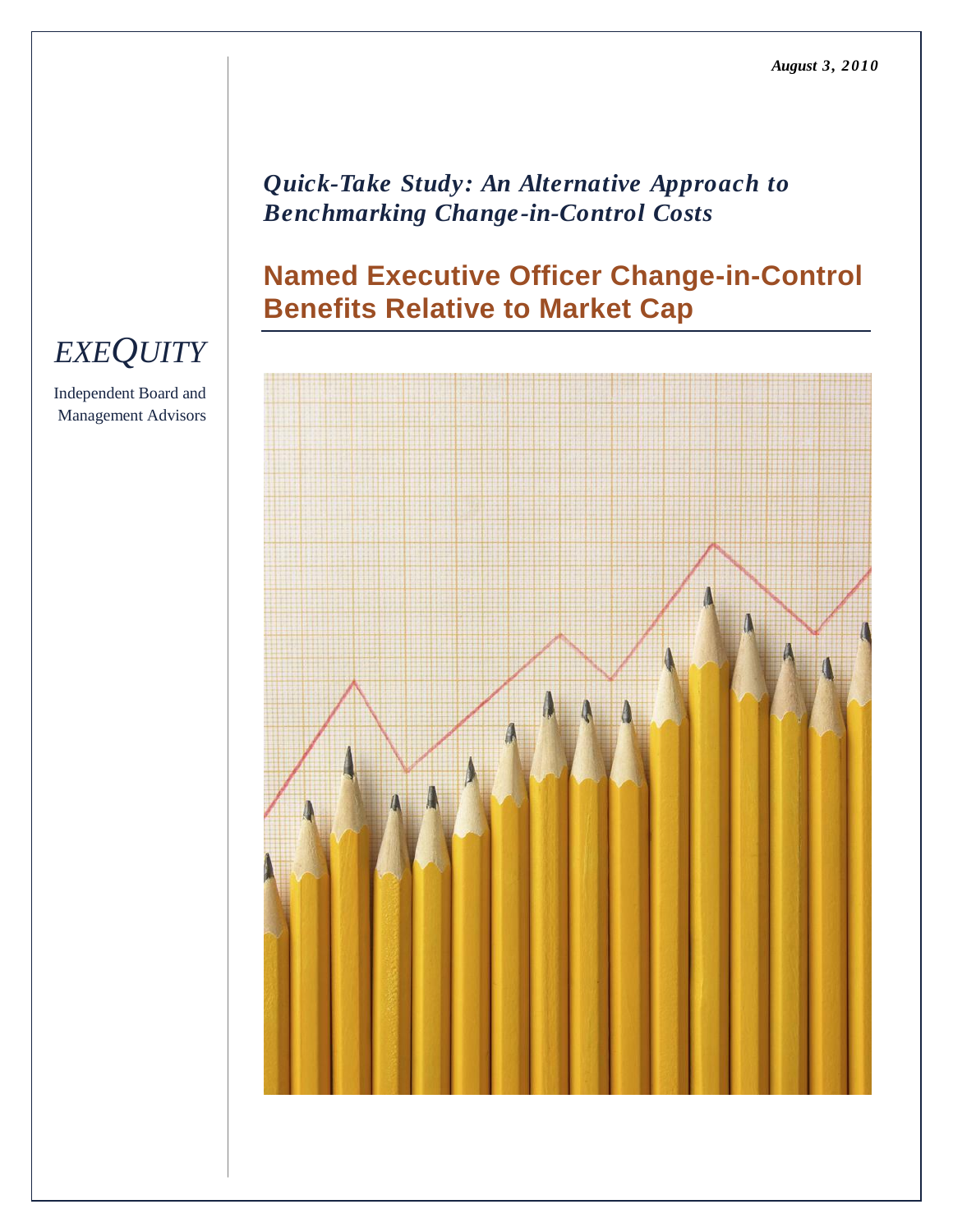#### **Overview and Background**

When evaluating proxy officer change-in-control (CIC) protections, companies typically begin the process by examining market prevalence of the various approaches to structuring CIC protections. Boards are then faced with sorting through innumerable permutations of design features, including:

- Severance multiples;
- Forms of compensation included in those multiples;
- Treatment of short-year bonus;
- Long-term incentive vesting provisions;
- SERP enhancements;
- Health, welfare, and perquisite continuation periods;
- Restrictive covenants; and
- The company's response to the excise tax imposed under Internal Revenue Code Section 280G.

Occasionally the costs of the various CIC protection alternatives are then modeled and used as an additional input to shape the final decision. *What is almost always missing from this analysis, however, is a benchmarking of CIC costs relative to an objective standard.* 

A cost analysis is likely to resonate with shareholders who are better equipped to evaluate the reasonableness of CIC protections by focusing on the totality of proxy officer CIC benefits, as opposed to sifting through the minutia of each one of the components of CIC protections. From the investor point of view, the most straightforward manner in which to put CIC costs into context is to compare these costs to the value of the company when it is undergoing a CIC. The question that is most relevant to both shareholders and would-be acquirers is whether it is reasonable to spend a certain percentage of the acquisition price on funding executive parachute payments.

Indeed, once Say-on-Pay voting becomes routine during the 2011 proxy season, it will provide shareholders with the right to voice their opinion on executive "golden parachute" packages and in all likelihood make this type of analysis standard. Boards would therefore be well served to incorporate this top-level shareholder perspective on CIC costs into their evaluation of these programs by benchmarking executive compensation-related CIC costs as a percentage of market cap.

To assist companies in benchmarking their CIC programs, Exequity compiled CIC-related termination benefit values for 500 companies covering a wide spectrum of industries, company size, and Fortune 1000 rankings. For each of the companies we also collected 2009 revenue and market cap as of December 31, 2009. CIC benefit costs were then calculated as a percentage of 2009 year-end market cap. In addition to CIC benefit values, Exequity also examined what is perhaps the most controversial aspect of CIC agreements—the excise tax gross-up. Data on both prevalence and amounts of gross-up payments for named executive officers (NEOs) was collected and analyzed. In addition to the data summary provided in this document, summary statistics for industry and revenue band data cuts are available upon request.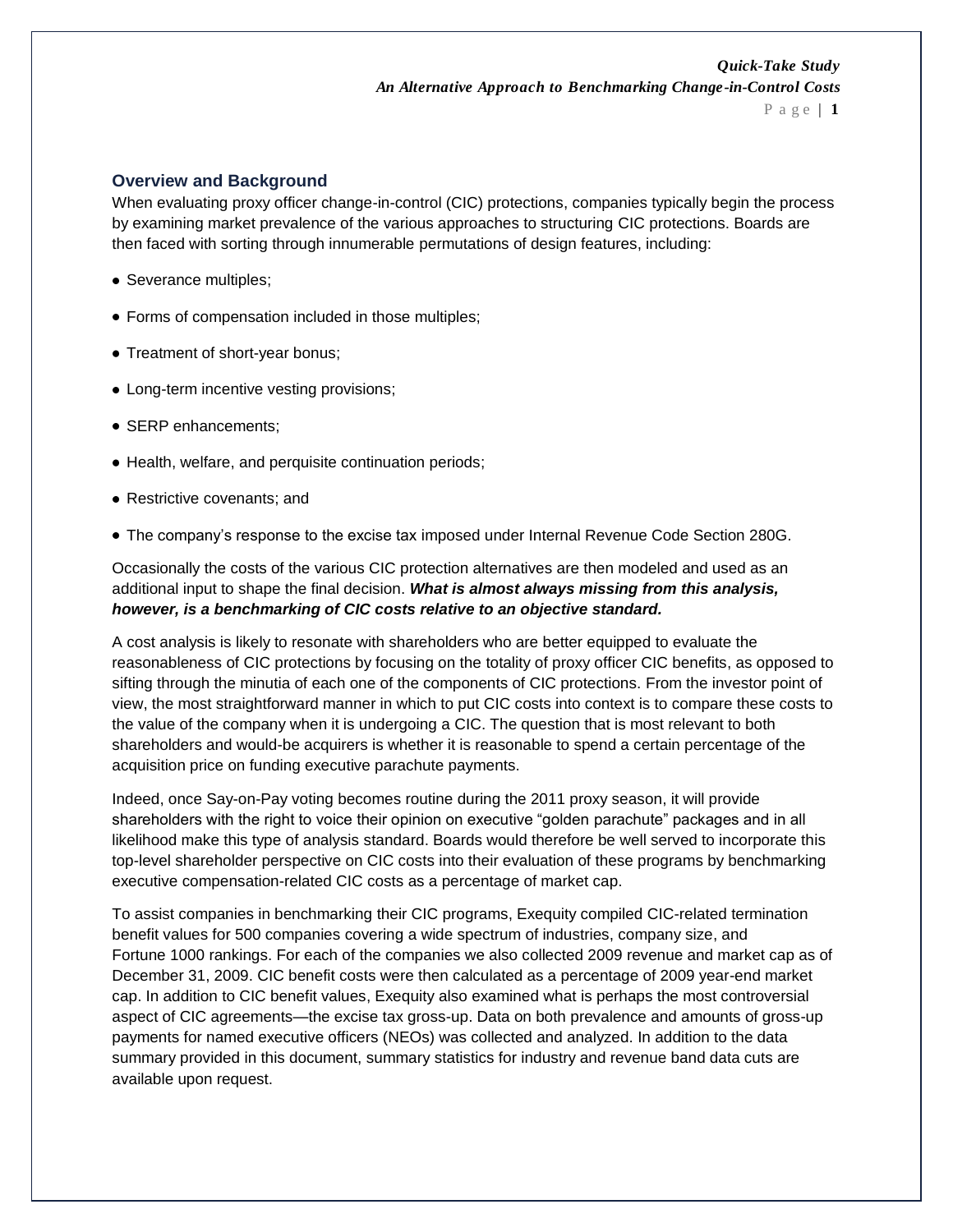#### **Key Findings**

As company revenues increase, proxy officer CIC costs decrease as a percentage of market cap, but increase in absolute dollar terms.

- Median CIC benefit values for CEOs range from 0.07% of market cap for the largest companies with over \$50B in revenue to 0.61% of market cap for smaller firms (\$0.5B to \$1B in revenue).
- CIC benefits for the NEO group, including the CEO, range from 0.16% of market cap for large firms to 1.44% for smaller companies.
- Independent of company revenue, CEO CIC benefits are between approximately 40% and 45% of the total CIC cost for the top five, or an internal equity ratio of approximately 2.7 to 3.3 between the CEO CIC benefits and those for an "average" NEO below the CEO.

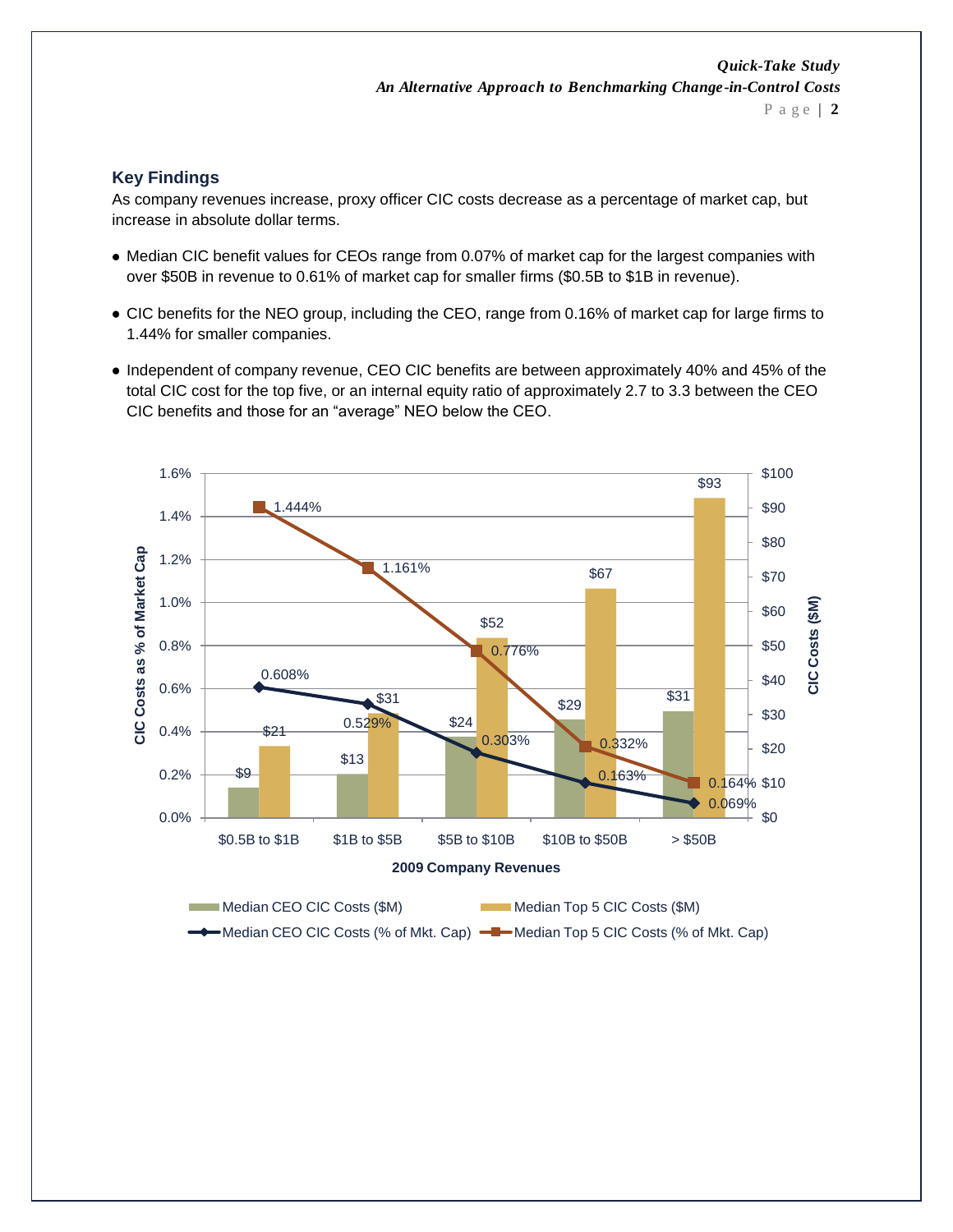P a g e | **3**



When the sample is segmented according to the 2009 Fortune 1000 rank, we observe much the same pattern, with CIC costs falling as a percentage of market as company size increases.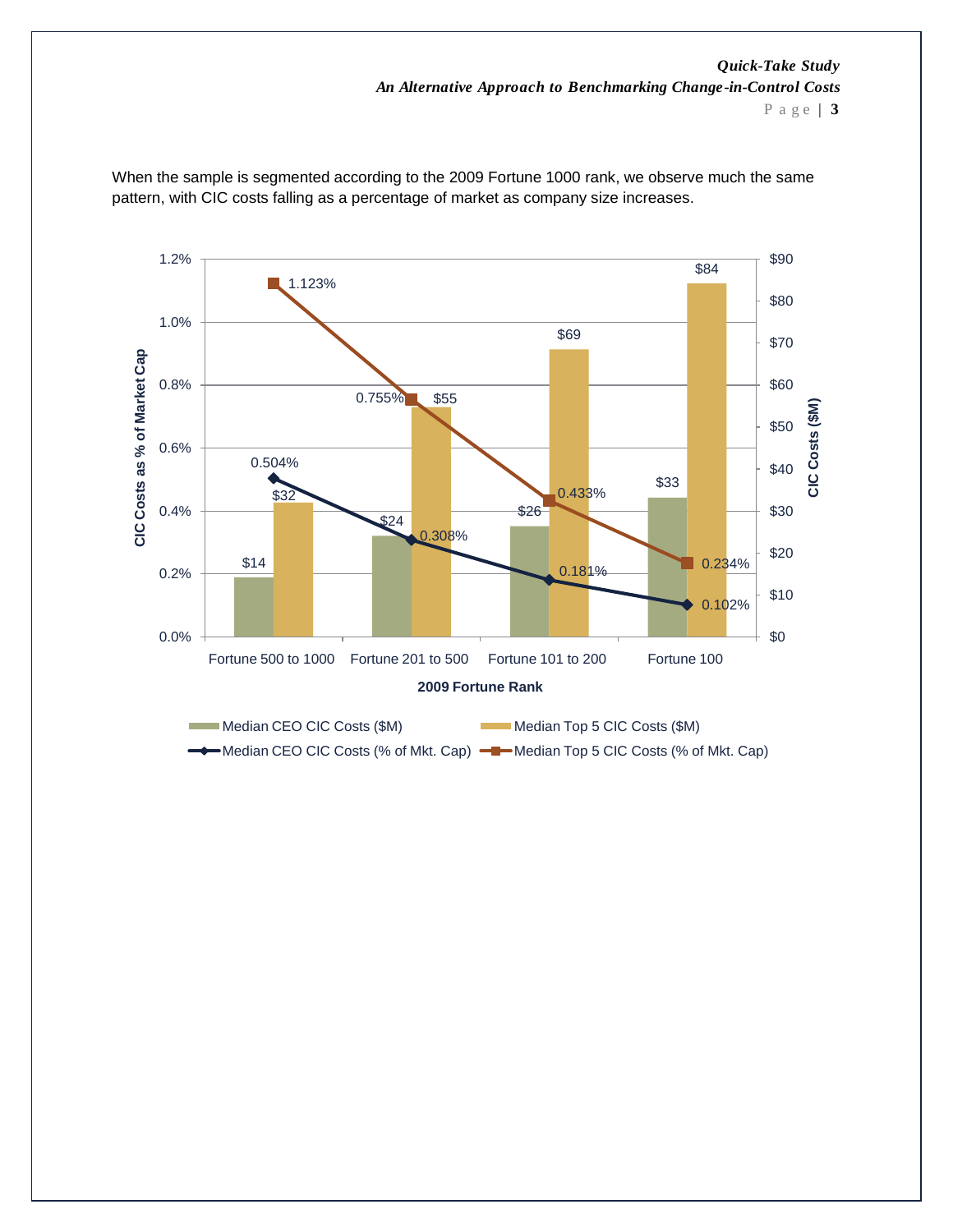#### **Excise Tax Gross-Up Findings**

- Prevalence of gross-up provisions ranged from a low of 46% for CEOs and 54% for other NEOs among the large company group (greater than \$50B in revenue) to a high of 85% for CEOs and 91% for other NEOs among companies with \$5B to \$10B in revenue.
	- Presumably one likely explanation for the gross-up prevalence being lowest among the largest firms is these companies' higher profile, and the resulting heightened focus of activist shareholder rights groups on these companies.
	- An additional possible factor behind lower gross-ups is the relatively lower probability of the largest firms in a given industry being acquired.
- Based on our analysis of the proxies, we expect the trend of moving away from excise tax gross-up provisions to continue.
	- Numerous companies disclosed that while they have excise tax gross-ups currently in place, they are either discontinuing this provision for new executives or striking it altogether on a specific date in the next few years.
- Summary statistics among firms reporting the payment of gross-ups point to median gross-up costs hovering between 12% and 16% of total CIC benefit values.

The dollar value of this benefit for NEOs ranges between \$3M and \$15M at the median.

| <b>Revenue Band</b> | <b>Median</b><br><b>Revenue</b> | N   | <b>CEO Gross-Up Provision</b> | <b>NEOs Below CEO</b><br>Gross-Up Provision <sup>1</sup> |
|---------------------|---------------------------------|-----|-------------------------------|----------------------------------------------------------|
| $\geq$ \$50B        | \$87.1B                         | 13  | 46%                           | 54%                                                      |
| \$10B to \$50B      | \$15.1B                         | 79  | 62%                           | 57%                                                      |
| \$5B to \$10B       | \$7.0B                          | 66  | 85%                           | 91%                                                      |
| \$1B to \$5B        | \$2.1B                          | 261 | 68%                           | 66%                                                      |
| \$0.5B to \$1B      | \$0.76B                         | 100 | 68%                           | 62%                                                      |

#### *Gross-Up Provision Prevalence—All Study Companies (N=500)*

 $1$ As a percent of all study companies, not just companies with CIC programs.

### *Top Five NEOs' Excise Tax Gross-Up Cost—Companies Triggering a Gross-Up for at Least One of the Top Five NEOs (N=258)*

|                           |                                 |     |                          | Top 5 Gross-Up Costs (\$) |                          | <b>Top 5 Gross-Up Costs</b><br>as % of Total CIC Costs |                          |                          |  |
|---------------------------|---------------------------------|-----|--------------------------|---------------------------|--------------------------|--------------------------------------------------------|--------------------------|--------------------------|--|
| <b>Revenue Band</b>       | <b>Median</b><br><b>Revenue</b> | N   | 25 <sup>th</sup><br>%ile | 50 <sup>th</sup><br>%ile  | $75^{\text{th}}$<br>%ile | 25 <sup>th</sup><br>$%$ ile                            | 50 <sup>th</sup><br>%ile | $75^{\text{th}}$<br>%ile |  |
| $\geq$ \$50B <sup>1</sup> | \$83.0B                         | 6   | N/A                      | \$15.5                    | N/A                      | N/A                                                    | 12.0%                    | N/A                      |  |
| \$10B to \$50B            | \$14.9B                         | 36  | \$5.0                    | \$7.0                     | \$14.8                   | 7.8%                                                   | 13.0%                    | 16.8%                    |  |
| \$5B to \$10B             | \$7.0B                          | 50  | \$6.4                    | \$9.0                     | \$13.4                   | 11.8%                                                  | 16.0%                    | 23.6%                    |  |
| \$1B to \$5B              | \$2.3B                          | 122 | \$2.5                    | \$4.9                     | \$8.7                    | 7.7%                                                   | 14.0%                    | 19.5%                    |  |
| \$0.5B to \$1B            | \$0.76B                         | 44  | \$2.0                    | \$2.9                     | \$4.1                    | 8.6%                                                   | 13.5%                    | 19.1%                    |  |

 $1$ Only the average values are shown due to the low number of samples.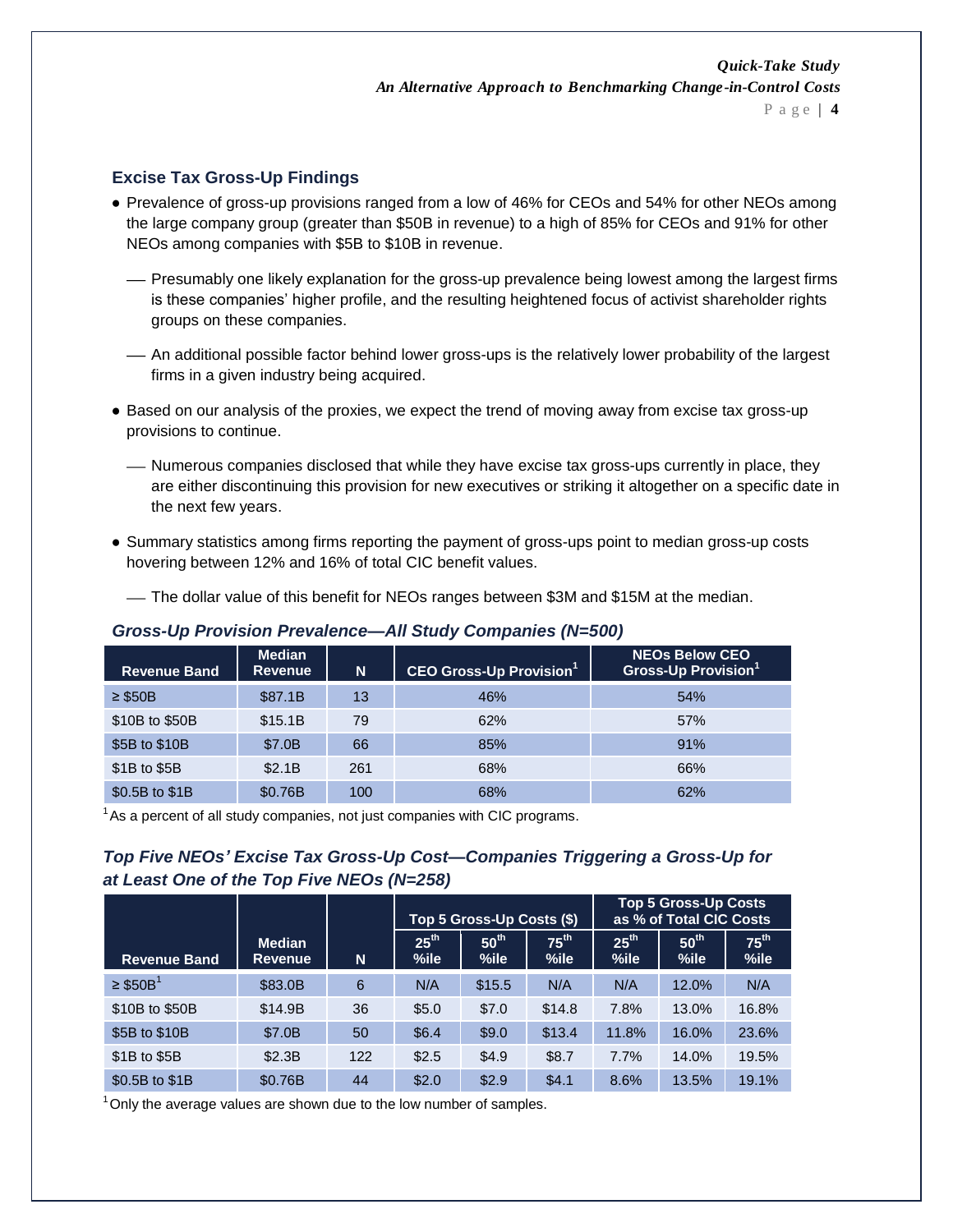## **Appendix A—Methodology**

Companies featured in this study were randomly selected from a sample that satisfied the following criteria:

- Greater than \$500 million in 2009 revenues and market cap on December 31, 2009.
- ―Payments Upon Termination‖ proxy table listed payments in the event of a CIC-related termination for the CEO and at least four other NEOs.
	- To ensure an apples-to-apples comparison, if a company listed more than five NEOs, only the top five CIC payouts (CEO plus next four highest payouts) were included in the analysis.
- CIC protections listed in the termination table included at least one other form of CIC protection (severance, SERP enhancement, benefit continuation, excise tax gross-up, etc.) in addition to equity vesting.
- Termination date assumption used for proxy calculations falls on or around December 31, 2009.
- Filed a 2010 proxy prior to April 19, 2010.

The following data was collected from proxies of companies meeting the criteria listed above:

- CEO and non-CEO NEOs' CIC costs assuming a CIC followed by termination.
	- CIC benefit costs.
	- Prevalence of an excise tax gross-up provision in CIC protections.
	- Excise tax gross-up costs.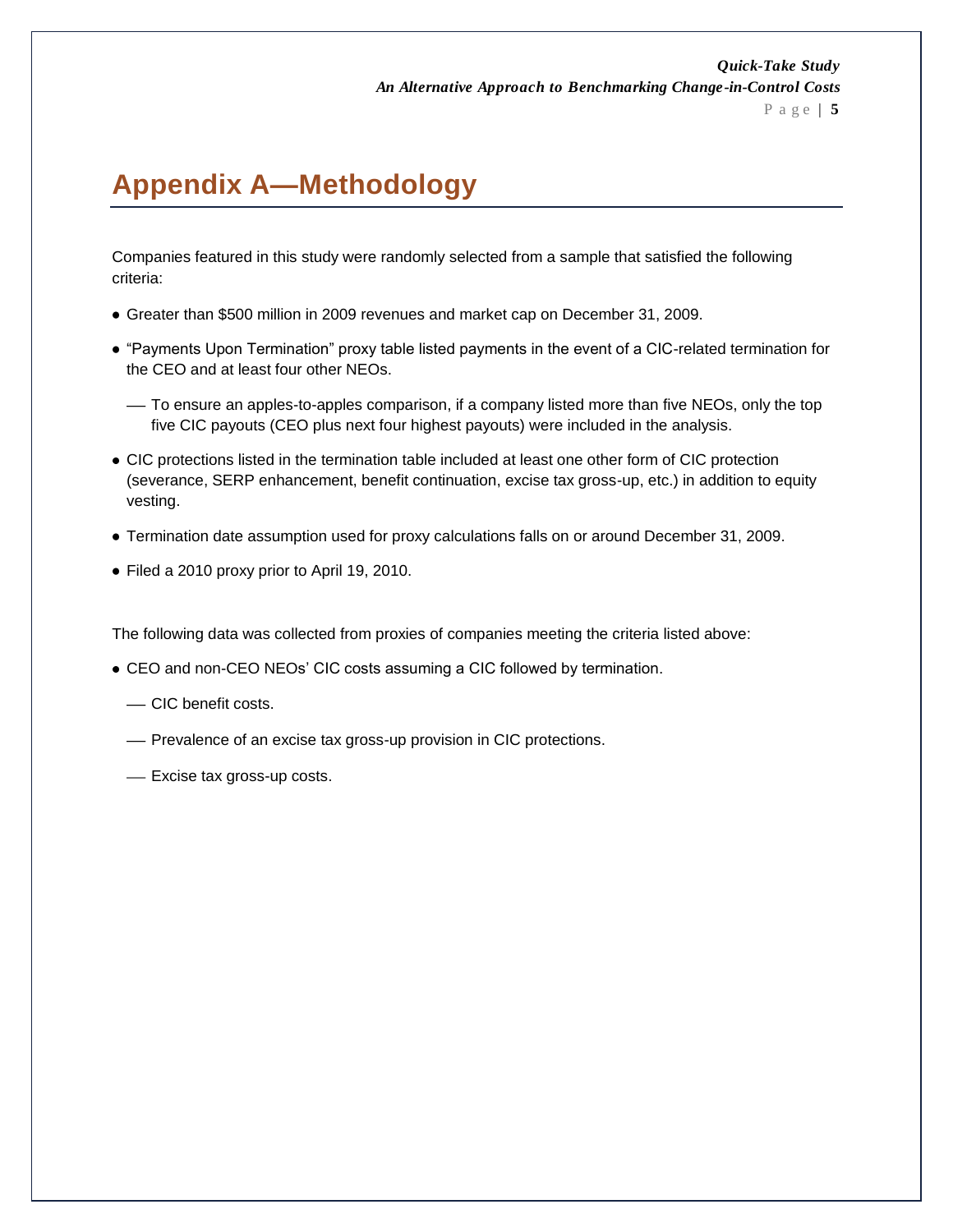P a g e | **6**

## **Appendix B—Industry Representation**

| <b>GICS</b><br>Code | <b>GICS Code Description</b>              | <b>All Companies</b><br>Sample Size (N) | <b>Fortune 1000 Ranked</b><br><b>Companies Sample Size (N)</b> |
|---------------------|-------------------------------------------|-----------------------------------------|----------------------------------------------------------------|
| 1010                | Energy                                    | 52                                      | 32                                                             |
| 1510                | <b>Materials</b>                          | 39                                      | 29                                                             |
| 2010                | <b>Capital Goods</b>                      | 58                                      | 42                                                             |
| 2020                | <b>Commercial Services &amp; Supplies</b> | 13                                      | 6                                                              |
| 2030                | Transportation                            | 14                                      | 13                                                             |
| 2510                | Automobiles & Components                  | $\overline{4}$                          | $\overline{4}$                                                 |
| 2520                | <b>Consumer Durables &amp; Apparel</b>    | 15                                      | 11                                                             |
| 2530                | <b>Consumer Services</b>                  | 16                                      | $\overline{7}$                                                 |
| 2540                | Media                                     | 13                                      | 8                                                              |
| 2550                | Retailing                                 | 19                                      | 17                                                             |
| 3010                | Food & Staples Retailing                  | $\overline{2}$                          | $\overline{2}$                                                 |
| 3020                | Food, Beverage & Tobacco                  | 16                                      | 10                                                             |
| 3030                | <b>Household &amp; Personal Products</b>  | $\overline{4}$                          | $\overline{4}$                                                 |
| 3510                | Health Care Equipment & Services          | 40                                      | 25                                                             |
| 3520                | Pharmaceuticals, Biotech & Life Sciences  | 20                                      | 11                                                             |
| 4010                | <b>Banks</b>                              | 18                                      | 5                                                              |
| 4020                | <b>Diversified Financials</b>             | 17                                      | 11                                                             |
| 4030                | Insurance                                 | 37                                      | 19                                                             |
| 4040                | <b>Real Estate</b>                        | 15                                      | $\overline{2}$                                                 |
| 4510                | Software & Services                       | 9                                       | 3                                                              |
| 4520                | Technology Hardware & Equipment           | 16                                      | 10                                                             |
| 4530                | Semiconductors & Semiconductor Equipment  | 10                                      | $\overline{4}$                                                 |
| 5010                | <b>Telecommunication Services</b>         | $\overline{7}$                          | 5                                                              |
| 5510                | <b>Utilities</b>                          | 46                                      | 33                                                             |

The following table shows the industry representation for the companies included in the analysis.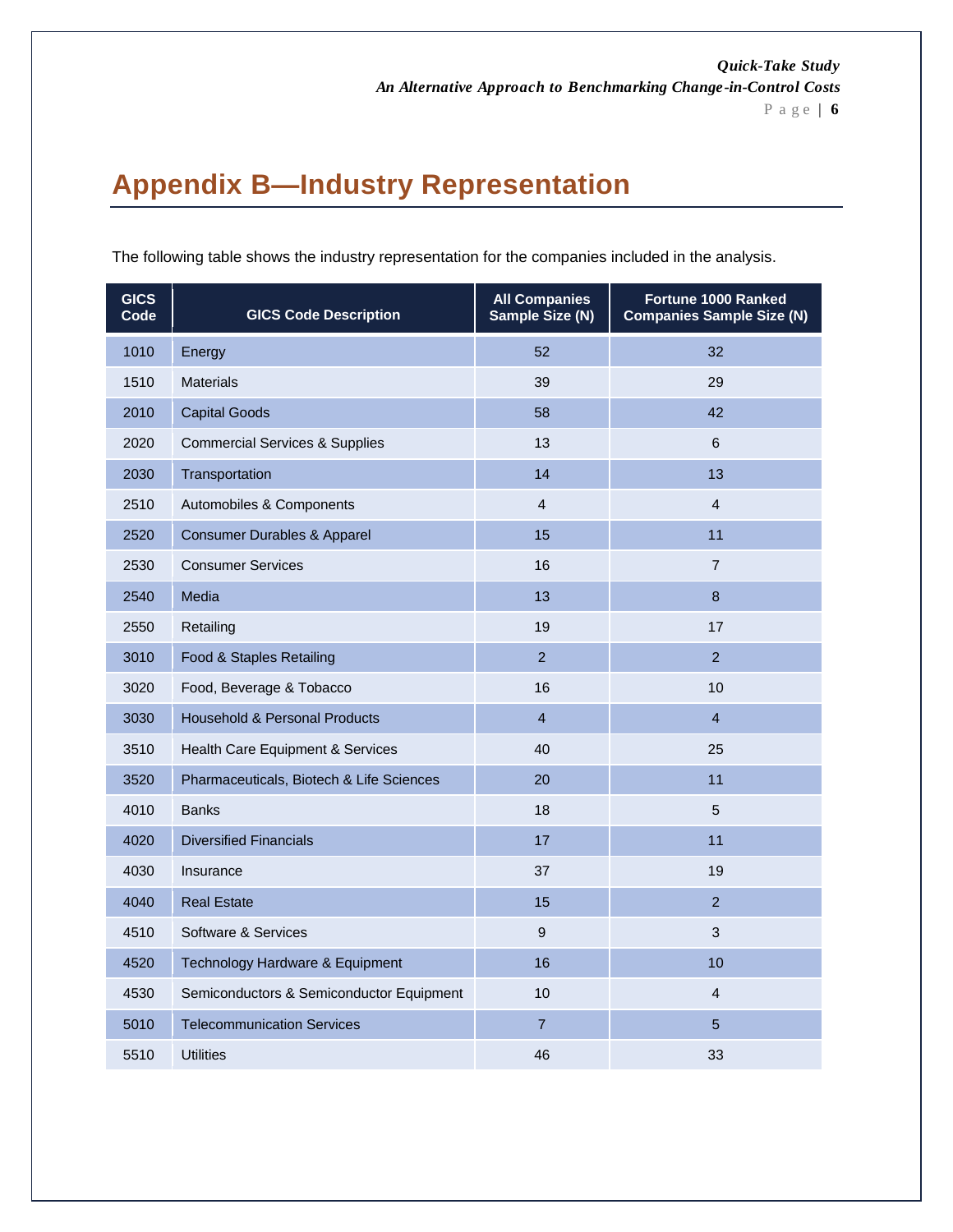P a g e | **7**



If you have any questions about this *Quick-Take Study*, or would like to perform a custom change-in-control costs analysis, please contact Dmitry Shmoys ((949) 748-6132 or **Dmitry. Shmoys@exqty.com)** or any of the following:

| Robbi Fox          | (847) 948-8655 | Robbi.Fox@exgty.com        |
|--------------------|----------------|----------------------------|
| Mark Gordon        | (925) 478-8294 | Mark.Gordon@exqty.com      |
| Ed Hauder          | (847) 996-3990 | Edward.Hauder@exgty.com    |
| Jeff Hyman         | (203) 210-7046 | Jeff.Hyman@exqty.com       |
| Lynn Joy           | (847) 996-3963 | Lynn.Joy@exqty.com         |
| Chad Mitchell      | (949) 748-6169 | Chad.Mitchell@exqty.com    |
| Perry Papantonis   | (908) 849-4858 | Perry.Papantonis@exqty.com |
| Jeff Pullen        | (847) 996-3967 | Jeff.Pullen@exqty.com      |
| Dianna Purcell     | (908) 849-4878 | Dianna.Purcell@exqty.com   |
| <b>Bob Reilley</b> | (908) 849-4857 | Bob.Reilley@exqty.com      |
| Mike Sorensen      | (847) 996-3996 | Mike.Sorensen@exqty.com    |
| Jim Woodrum        | (847) 996-3971 | Jim.Woodrum@exqty.com      |
| Ross Zimmerman     | (847) 996-3999 | Ross.Zimmerman@exgty.com   |

Illinois Office (Headquarters) – 1870 West Winchester Road, Suite 141 ● Libertyville, IL 60048 California Offices – 18201 Von Karman, Suite 460 ● Irvine, CA 92612 – 2840 Comistas Drive ● Walnut Creek, CA 94598 Connecticut Office – 108 Pine Ridge Road ● Wilton, CT 06897 New Jersey Office – 3 Werner Way, Suite 300 ● Lebanon, NJ 08833 www.exqty.com

You are receiving this *Quick-Take Study* as a client or friend of Exequity LLP. This *Quick-Take Study* provides general information and not legal advice or opinions on specific facts. If you did not receive this directly from us and you would like to be sure you will receive future publications, please click on the following link to add yourself to our subscription list: [http://www.exqty.com/References/Subscribe.aspx.](http://www.exqty.com/References/Subscribe.aspx) If you want to unsubscribe from our list, please click on "Manage Subscription" at the bottom of the e-mail sent to you.

*Pursuant to Rules 7.2 and 7.4 of the Illinois Rules of Professional Conduct, this publication may constitute advertising material.*

PUB/OTS/NEO CIC Costs\_20100803 © 2010 Exequity LLP. All Rights Reserved.